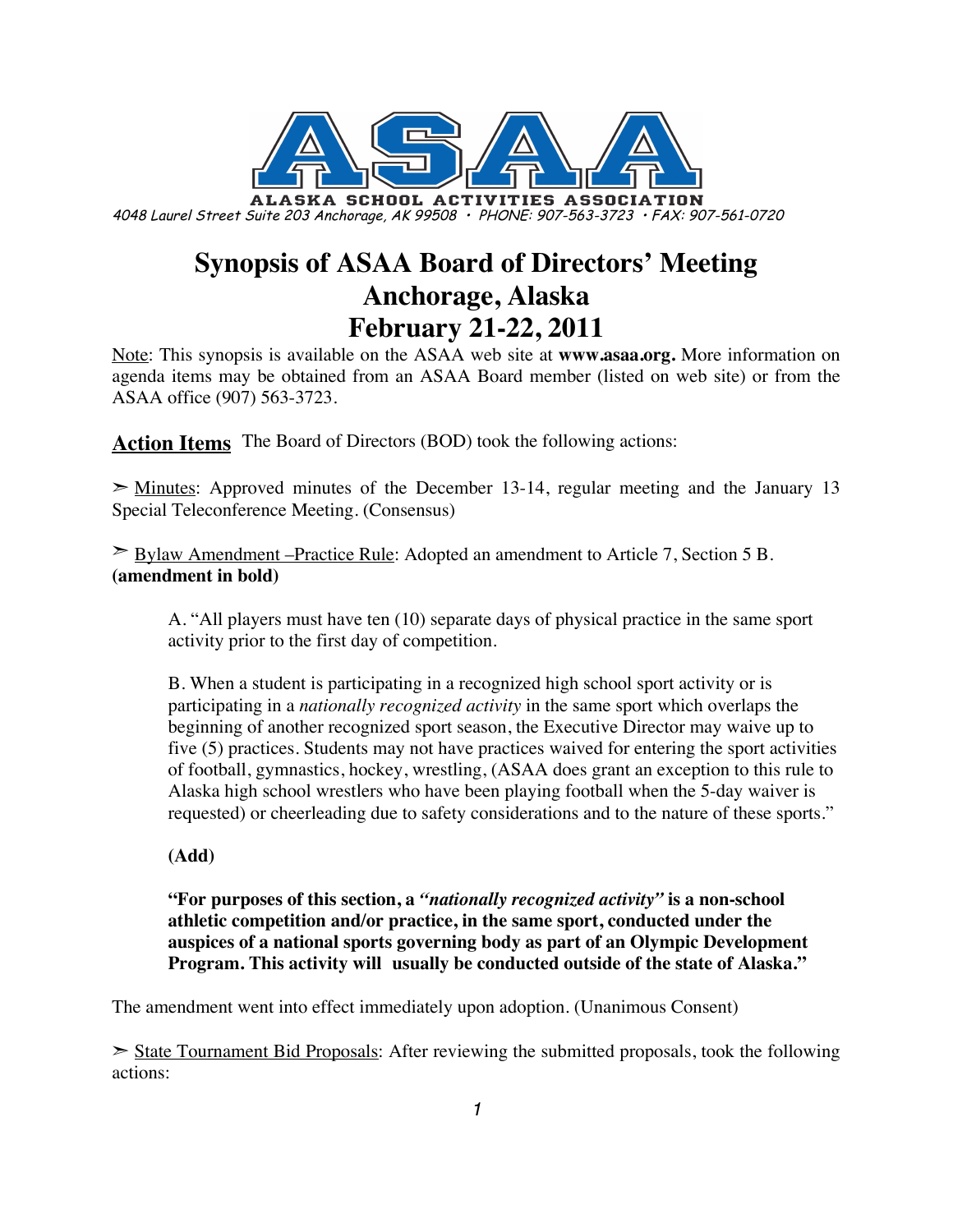Tennis – Accepted the bid from the Anchorage School District for the 2011, 2012 and 2013 tournaments. (Unanimous Consent)

4A Wrestling – No bids were submitted so the board asked for bids to be submitted for the April meeting.

Nordic Skiing – Accepted the bid from the Anchorage School District for the 2011, 2012 and 2013 tournaments. (Unanimous Consent)

Track and Field – Rejected a one year bid from Juneau-Douglas High School and Thunder Mountain High School to jointly host the tournament in Juneau in 2012 (concern about transportation for 800+ coaches and athletes).

Rejected a one year bid from the Kenai-Peninsula Borough School District to jointly host the tournament at Nikiski High School in 2012 (concern about adequate hotel space).

(Carried 5-3)

Asked to have bids submitted for the April meeting.

Softball – Accepted the bid from the Anchorage Sports Association for the 2011, 2012 and 2013 tournaments. (Carried 7-1)

Baseball – Rejected a one year bid from Sitka High School for the 2012 tournament.

Asked to have bids submitted for the April meeting.

DDF – Accepted the bid from UAA for the 2012 and 2013 tournaments. (Unanimous Consent)

 $\geq$  Requests to "Opt Up": (Unanimous Consent)

2011-12 – George Morgan Sr. School (Kalskag) – 2A Volleyball

2012-13 – Homer High School – 4A Hockey

- Susan B. English School (Seldovia) 2A Volleyball
- Monroe Catholic School (Fairbanks) 3A Basketball and Volleyball
- Cordova High School 3A Basketball and Volleyball
- North Pole High School Large School Football and Softball
- **Palmer High School Large School Football and Softball**
- Tikigaq School (Point Hope) 2A Basketball and Volleyball
- Frank A. Degnan School (Unalakleet) 2A Basketball

 $\geq$  Classification / Reclassification Enrollment Policy: Approved a staff request to suspend the General Policy 2. for the 2010-11 and 2011-12 school years considering that new classification numbers will go into effect in 2012-13. (Unanimous Consent)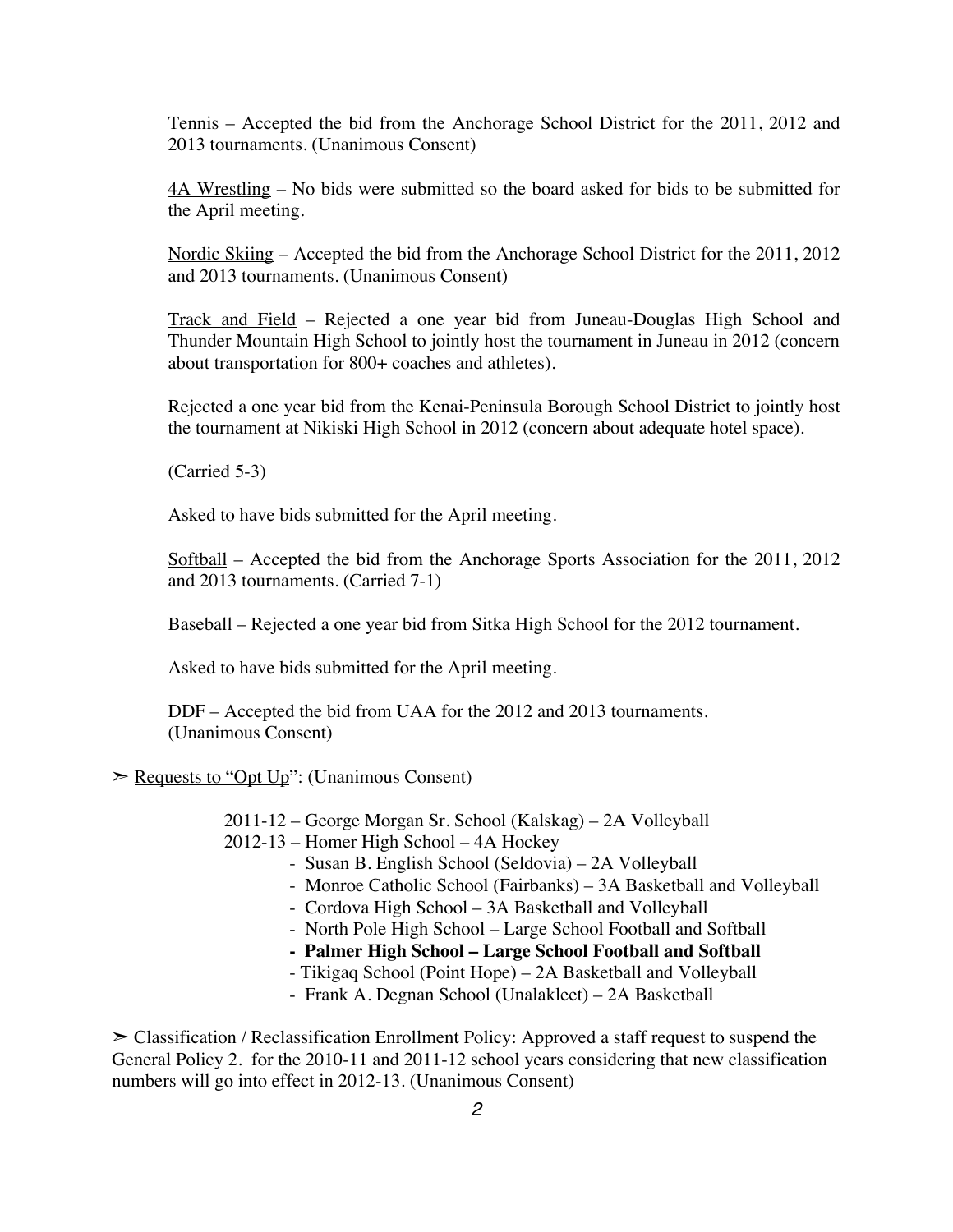► House Bill 15 – Concussion Management: Approved the concept of the bill, contingent upon satisfactory wording in the substitute bill. (Unanimous Consent)

 $\geq$  Classification Changes: Adopted revisions to the classification numbers for football which will go into effect in 2011-12, as follows: (Unanimous Consent)

| <b>Football</b> - | Small $-325$ and less   |
|-------------------|-------------------------|
|                   | Medium $-326-800$       |
|                   | Large $-801$ and larger |

Beginning in 2012-13: (Unanimous Consent)

| <b>Mixed-Six Volleyball -</b> | 60 and smaller |
|-------------------------------|----------------|
| 1A Volleyball -               | Eliminated     |

 $\geq$  2011 Football Playoff Site: Approved a staff proposal to move the 2011 football playoffs from Anchorage Football Stadium to Chugiak High School's Tom Huffer Field. (Unanimous Consent)

➣Cross-Country Running – State Tournament Team Substitution Policy: Approved an amendment to the state tournament policy beginning in 2011-12 as follows: (Unanimous Consent)

"L. State Tournament Berths…Individual Sports

The Regional/Conference Tournament Director shall submit to the ASAA Office by the published deadline the names of all qualifiers. Once the list of qualifiers is submitted, there will be no changes unless there are extenuating circumstances.

**(Add) For Cross-Country Running qualifying teams, schools will have until 5:00 p.m. Tuesday of state tournament week to submit the names of seven team members and two alternates. Schools will then have until 5:00 p.m. on the Thursday before the race to notify ASAA if either of the alternates will run in the race in place of any of the 7 named runners. Alternates will not be eligible to run after this Thursday deadline. This will allow teams to substitute alternates for sick or injured runners, while also allowing equity between local teams and those who need to plan for travel.**

**This does not apply to individual qualifiers."**

 $\geq$  Basketball – 2A Tournament Berths from Region 1: Approved, beginning with the 2011 state tournament, the following process for placing the 3 teams from Region 1 in the tournament bracket. A regional seeding committee will meet and submit the seeding order to ASAA following the conference tournaments.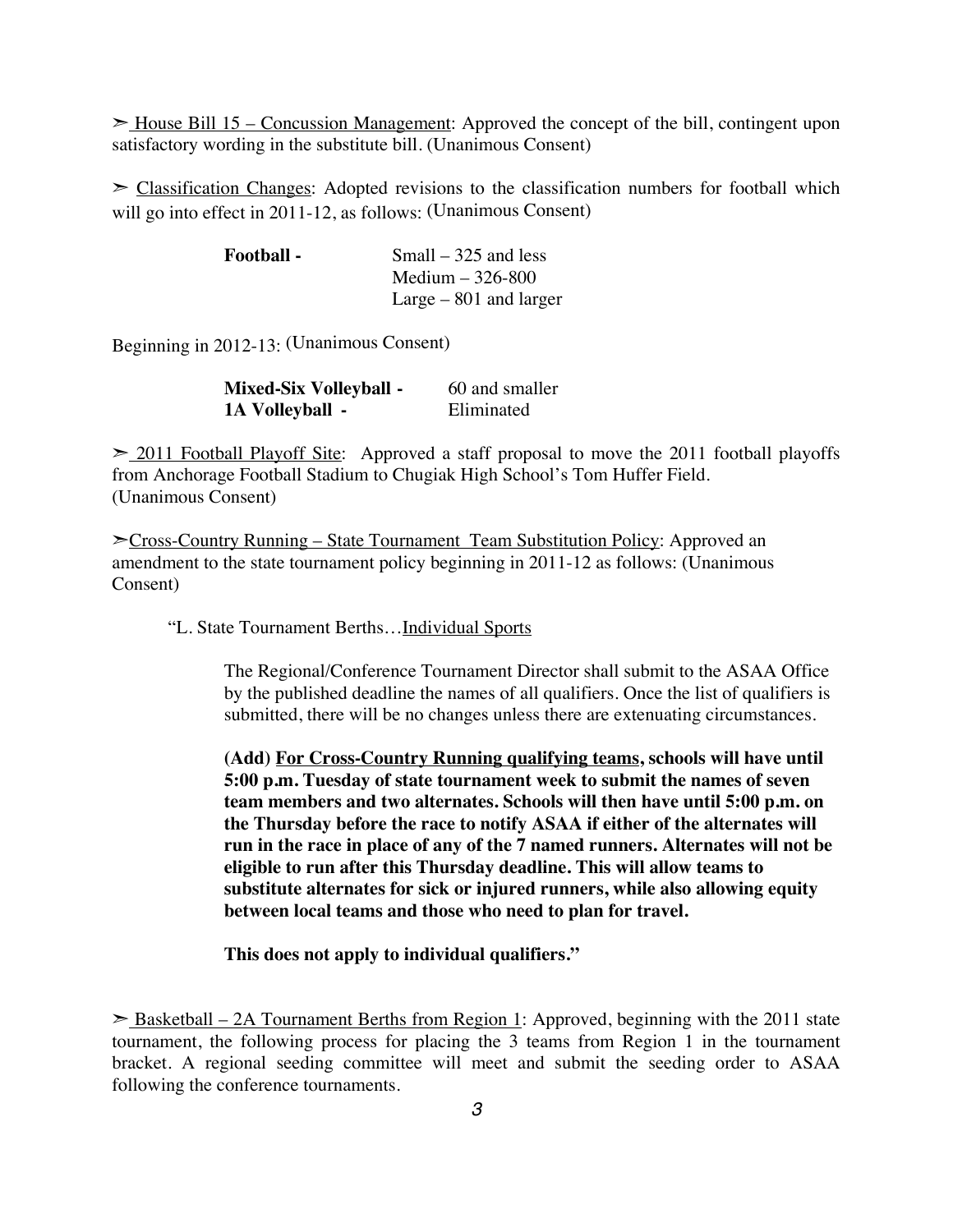The first round matchups are based on a three year rotation with changes in **bold.**

2010-11 Great Northwest 1 **(Region 1-#1)** vs Southeast 2 Peninsula 1 vs. Yukon/Kuskokwim 1- (Region 1-#2) Central Interior 1 vs. Great Northwest 2 **(Region 1-#3)** Southeast 1 vs. Peninsula 2

2011-12 Central Interior 1 vs. Peninsula 2 Great Northwest 1 (Region 1-#1) vs. Southeast 2 Southeast 1 vs. Yukon/Kuskokwim 1 **(Region 1-#2)** Peninsula 1 vs. Great Northwest 2 **(Region 1-#3)**

2012-13

Peninsula 1 vs. Southeast 2 Great Northwest 1 (Region 1-#1)vs. Peninsula 2 Southeast 1 vs. Great Northwest 2 **Region 1-#3** Central Interior 1 vs**.** Yukon/Kuskokwim 1 **(Region 1-#2)**

➣ Volleyball Jamboree Policy: Defeated the following Region 4 amendment to Sports Related Policies 9. **Jamborees**, effective immediately, as follows: (Failed 4-4)

#### "**9. Jamborees**

1. Volleyball – All players must have **ten (10) five (5)** days of practice prior to the day of the jamboree…etc."

➣ Wrestling Season Request: Approved a proposal from Houston, Homer and Skyview High Schools permitting the schools to wrestle at the 1A, 2A, 3A level in 2011-12 when the 4A season will change. The rationale was that under the current scenario, the schools would wrestle during the 4A season in 2011-12, then switch to the 3A season in 2012-13 when the reclassification numbers go into effect. (Unanimous Consent)

➣ Gold Lifetime Pass: Approved a proposal from Region 4 and ASAA staff to award a Gold Lifetime Pass to retiring Alaska Airlines VP Bill McKay during the March Madness State Basketball Tournament. (Unanimous Consent)

**Reports** The BOD heard the following reports:

- Board Members
- State Tournaments
- Finance Committee
- Student Government
- Officials/Coaches/WPI
- Marketing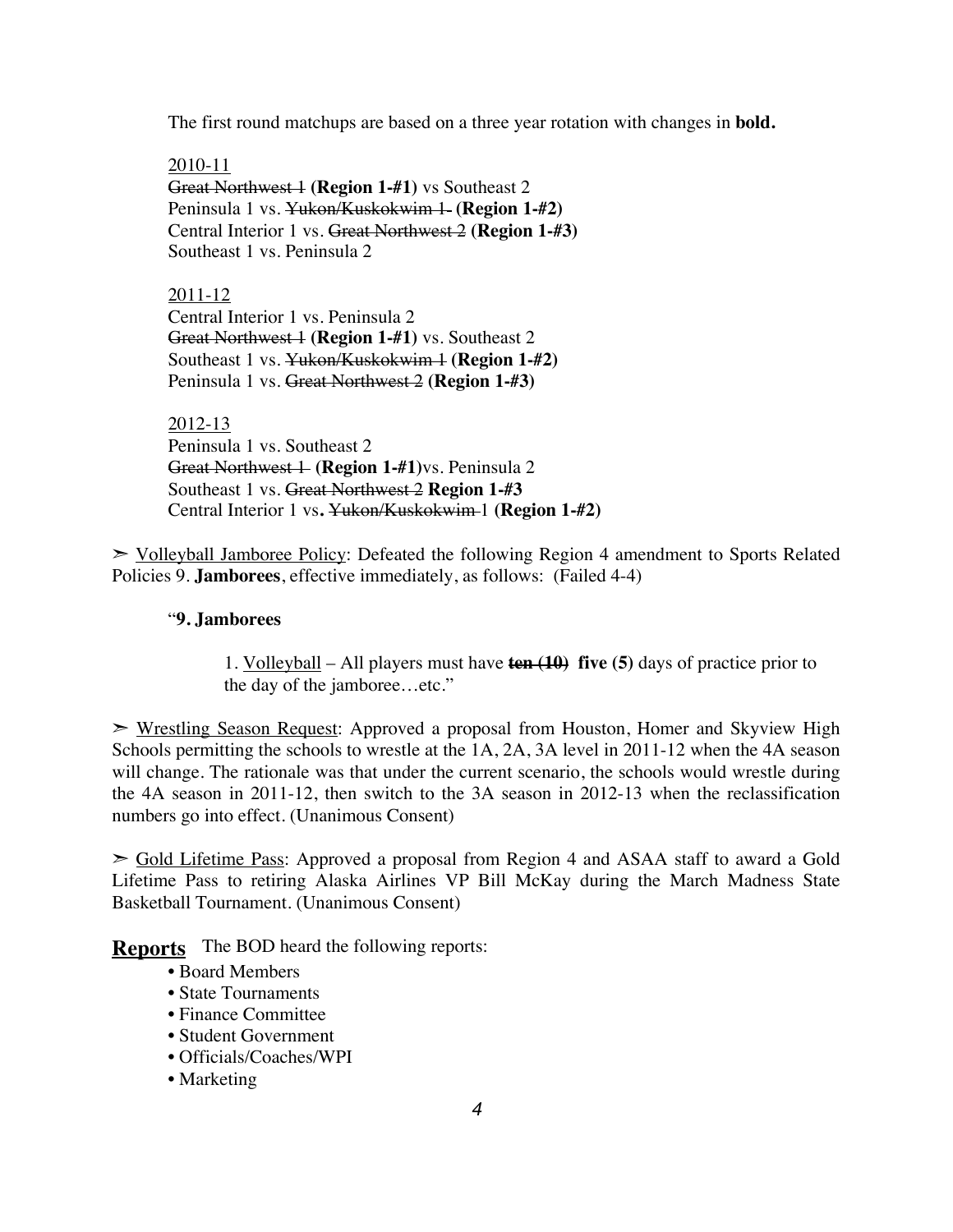- Play for Keeps, Win for Life
- Auditor's Report
- Executive Director

**Public Comments** Heard comments from the Petersburg City School Board on the proposed amendments to the Classification System, from Jack Walsh, Superintendent of the Bristol Bay Borough School District on the 2A Peninsula Basketball Conference hosting rotation financial implications, and from Dan Strickland who proposed adding Gracie Jiu-Jitsu as a sanctioned ASAA sport. A good discussion followed Mr. Strickland's presentation.

**Workshop Items** The BOD discussed the following items in workshop:

1. House Bill 15 – Concussion Legislation – Staff and board met with ASAA legal counsel James Brennan to review House Bill 15, concussion legislation, sponsored by Representative Mike Doogan, currently working its way through the Alaska Legislature. The executive director and Mr. Brennan have been working extensively with the bill's sponsor, the Sportsmedicine Advisory Committee (SMAC) and medical, legal, risk management and state association staff in Washington to rewrite the bill so that it is more specific, clarifies procedures, and reduces risk to school districts and ASAA, while it provides additional protection for student athletes. An amended version is now going through review in Rep. Doogan's office.

2. Reclassification - Reviewed the revised unofficial 2010 enrollment numbers as reported by DEED in February and how they effect classification numbers for basketball and all other sports. Reviewed all sports conferences under the new numbers, including school requests to "opt up." Staff will propose "berths to state" for all conferences and will distribute for discussion prior to the April board meeting.

3. Executive Session – The board went into executive session to conduct the executive director's performance evaluation.

**Tabled Items**: Tabled action on the Small/Medium School Football Playoff Structure until the April meeting in order to receive input from the effected schools. This included a proposal to balance travel costs.

Tabled action on the Student Internet Access Policy until the April meeting, pending input from school district technology staff members.

Tabled action on a potential 16 team bracket for the 1A state basketball tournament, beginning in 2012-13.

**Discussion Items** The BOD discussed the following items:

**Evlaws:** Approved the publishing of a chart on Application of the Transfer Rule to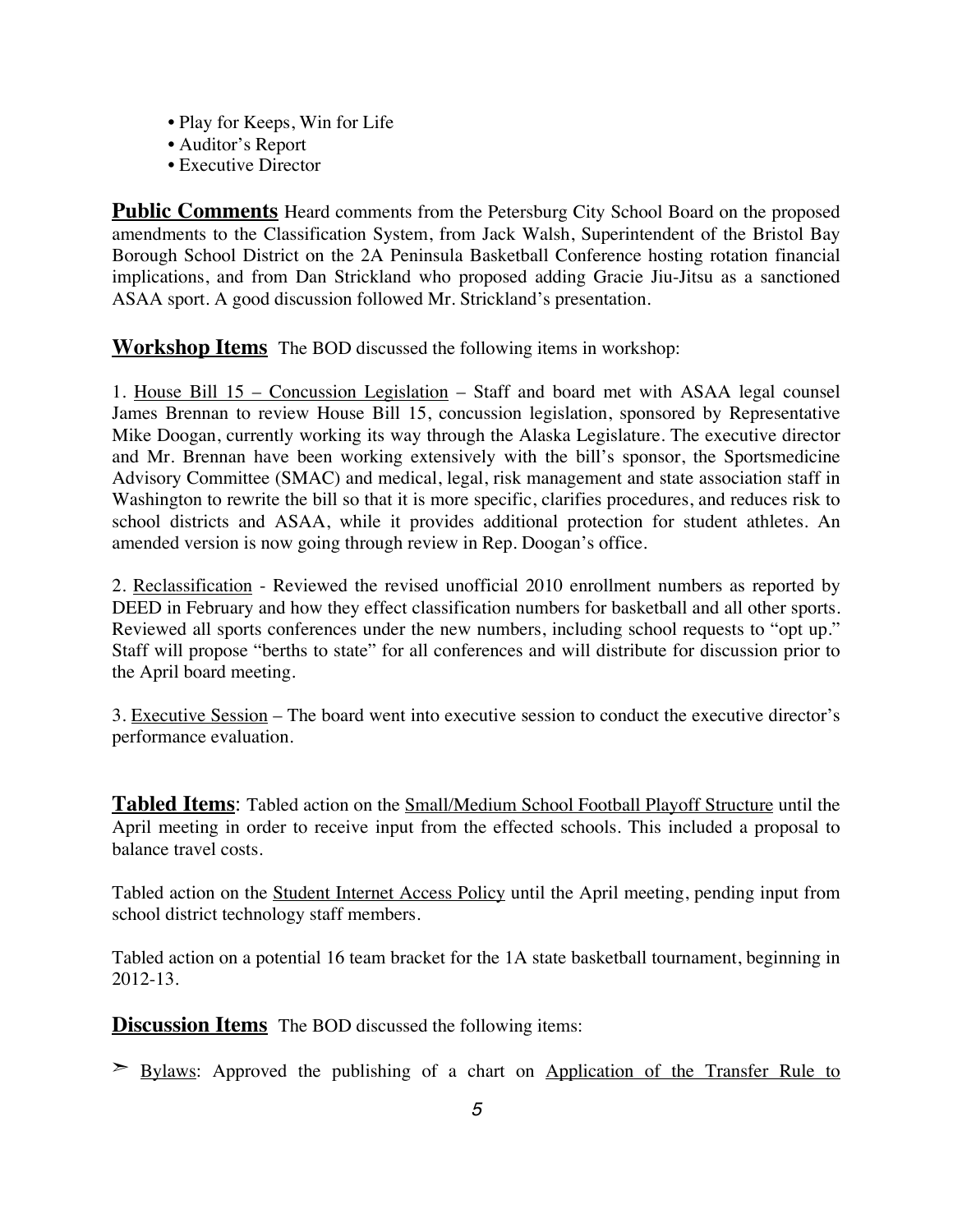Alternative School Students under Article 12, Section 9, **Transfer Rule.** The chart will be displayed in the 2011-12 ASAA Handbook.

Discussed a proposal from Region 4 to extend the period of ineligibility for a transfer student from 90 to 180 days. Directed that the proposed amendment be sent out for comment and that it be an action item during the April meeting.

Discussed the application of Article 7, Section 5, **Practice Rule,** concerning overlapping sports. The Sports Medicine Advisory Committee (SMAC) which met in January, recommended that the rule be amended to remove exceptions in the rule for overlapping sports since no physiological benefit would be gained by waiving certain sports compared to others. This will be an action item during the April meeting.

Discussed a proposal from Region 5 on Article 12, Section 2, **Enrollment Rule**, concerning 8<sup>th</sup> grade eligibility. Proposed wording –

8<sup>th</sup> Grade Student Participation Authority.

"…This request must verify that the high school described above is a member school and that there were twenty (20) or fewer students, **(add) or ten (10) or fewer students per gender** enrolled in grades 9-12 during the previous school year's October student count as reported to the Department of Education and Early Development. If the current year's October count is lower than the previous year's, it may subsitute as the official count for purposes of this section…"

➣ Analysis of State Tournament Berths for Individual Sports: Discussed a staff report on state tournament berths which are analylized every other year. It was recommended that no changes in berths be adopted in Cross-Country Running, Swimming and Diving, Wrestling, Nordic Skiing, Tennis, and Track and Field.

➣ Alaska Association of Basketball Coaches: Heard a report from Ward Romans, Executive Director, on the status of the reestablished organization. Currently, 226 coaches in 30 schools are members. The Association's all-star game will be held on April 9 at Colony High School.

 $\geq$  2011-12 Operating Budget Discussion: Discussed items that should be included in next year's budget. The budget will be discussed during the April board meeting followed by action during a special teleconference meeting in May.

➣ Strategic Planning: Continued discussion on the development of a new strategic plan and heard a presentation by Jerry Covey, JSC Consulting. The board will consider a 2-3 day planning session in January 2012.

 $\geq$  Music Festivals: Heard a discussion on confusion which exists in the music festival policy pertaining to qualification for State Solo and Ensemble.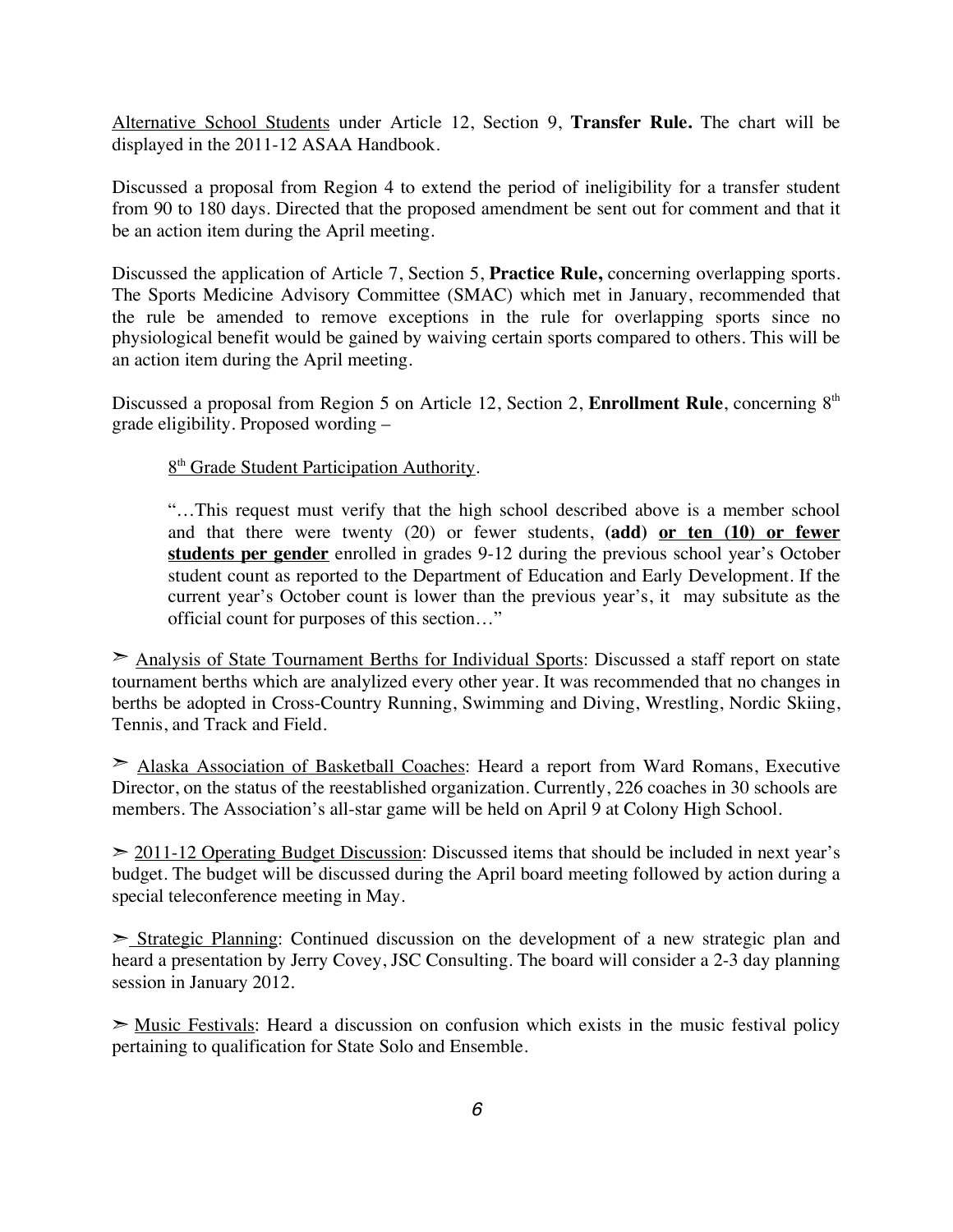$\geq$  Cheerleading: Discussed sideline sport-specific cheerleading and competitive cheerleading and how they are placed on the Association's season calendar. The board will hear a proposal during the February meeting which may include setting a season for "comp" cheerleading.

➣ Website Content/Update: Heard a presentation on staff efforts to manage content on the Association's five websites and on goals for 2010-12 which include redesign and development, social media, email marketing, mobile solutions and a discussion forum. This may include expanding the webmaster's current part-time contractor status to full-time employee status.

 $\geq$  Statewide Scheduling Meeting: Discussed the implementation of the meeting since ASAA assumed a planning and adminstrative role a few years ago. The board decided that the meeting date should be included in the annual Statewide Season Calendar.

 $\geq$  Seeding of State Wrestling Tournaments: Discussed the process used to seed the two state wrestling tournaments and heard a staff report on how it worked this year. The board discussed the potential of revising the process to seed only the regional/conference champions into the state tournament. There will be further discussion during the April board meeting.

 $\geq$  2A Basketball State Tournament Berths: Heard a proposal from Region 1 to rename its 2A basketball berths in the state tournament. The Region currently has three berths, designated as Great Northwest 1 and 2, and Yukon/Kuskokwim 1. It wants to seed the three teams and place them in the existing rotation. The 2A state tournament representation is as follows:

Region 1 – Great Northwest - 2 berths Yukon/Kuskokwim – 1 berth Region 2 – Peninsula – 2 berths Central Interior – 1 berth Region 5 - Southeast – 2 berth

The first round matchups are based on a three year rotation with proposed changes in **bold.**

2010-11

Great Northwest 1 **(Region 1-#1)** vs Southeast 2 Peninsula 1 vs. Yukon/Kuskokwim 1 **(Region 1-#2)** Central Interior 1 va. Great Northwest 2 **(Region 1-#3)** Southeast 1 vs. Peninsula 2

2011-12 Central Interior 1 vs. Peninsula 2 Great Northwest 1 (Region 1-#1) vs. Southeast 2 Southeast 1 vs. Yukon/Kuskokwim 1 **(Region 1-#2)** Peninsula 1 vs. Great Northwest 2 **(Region 1-#3)**

2012-13 Peninsula 1 vs. Southeast 2 Great Northwest 1 **(Region 1-#1)**vs. Peninsula 2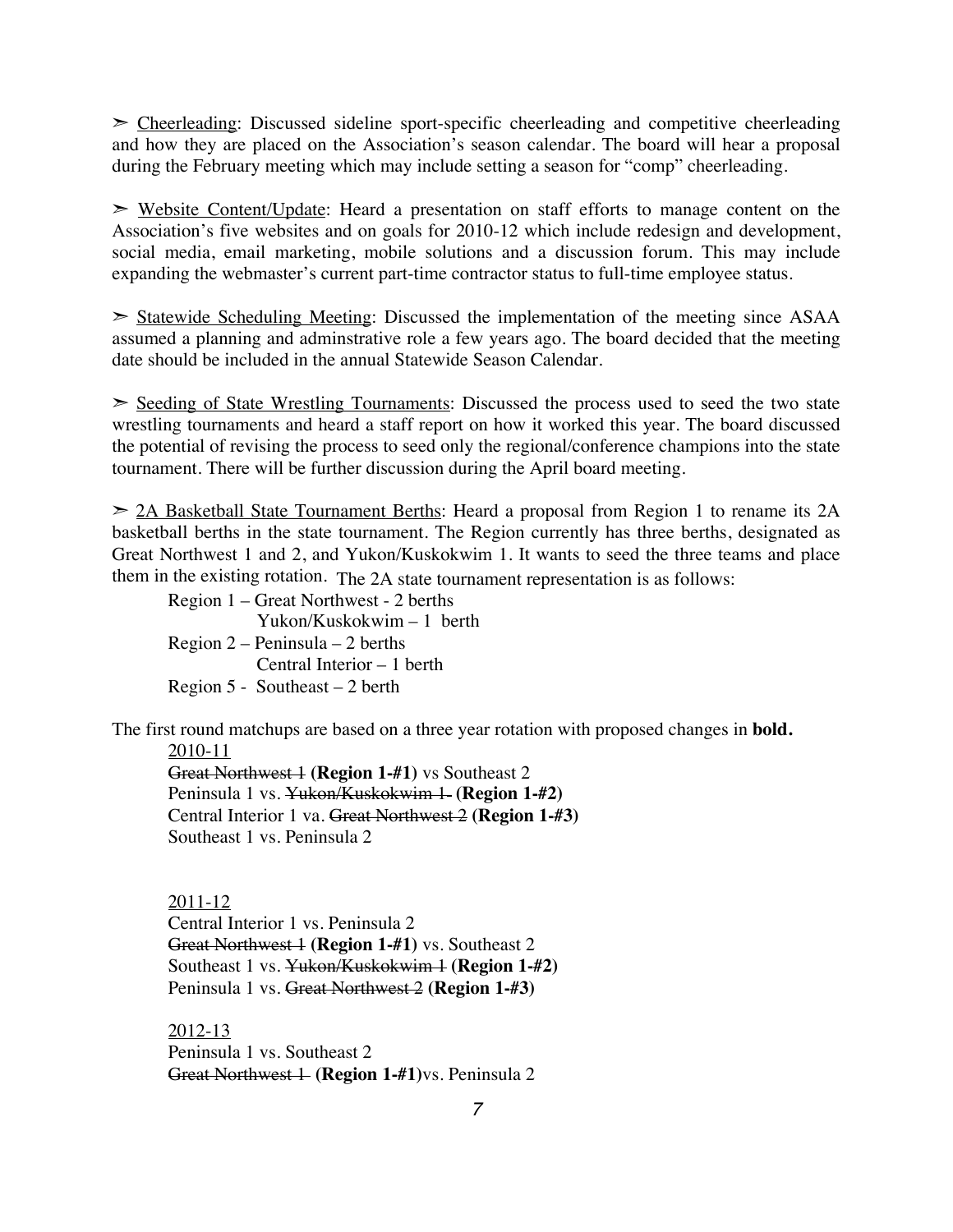#### Southeast 1 vs. Great Northwest 2 **Region 1-#3** Central Interior 1 vs**.** Yukon/Kuskokwim 1 **(Region 1-#2)**

 $\ge$  Volleyball Jamboree: Heard a proposal from Region 4 to amend the policy to permit students to participate in jamborees after five days of practice, instead of ten as currently stated. This will be a discussion item during the February board meeting.

 $\ge$  Volleyball Jamboree: Heard a proposal from Region 4 to amend the policy to permit students to participate in jamborees after five days of practice, instead of ten as currently stated. This will be a discussion item during the February board meeting.

➣ Volleyball State Tournament: Heard a proposal from Region 5 to incorporate double elimination in the state tournament. This will be a discussion item during the April board meeting.

 $\geq$  Music Festivals: Discussed confusion caused by the policy on regional music festivals which are qualifying fewtivals for state Solo and Ensemble. ASAA will specify which festivals are "qualifying festivals."

 $\geq$  Cheerleading: Discussed the current state of cheerleading. Board reviewed a staff report comparing "competition" vs. "sideline cheer." The report suggested that "competitive" and "sideline cheer" have corresponding seasons. The board will consider whether to sanction "competitive" cheer in the future. Also heard a report on a new cheer activity called "stunt."

 $\triangleright$  Wrestling: Discussed a concern about the present process of seeding wrestlers into the state tournament. The board has agreed to consider seeding the top 2 qualifiers from each regional/conference tournament tournament. This will be a discussion item during the April meeting.

 $\geq$  Small School Soccer: Revisited a proposal from Region 6 to classify soccer into large and small school divisions. This will be a discussion item during the April board meeting.

 $\geq$  Hockey Endowment: Heard a proposal from Region 3 to amend the policy to include hockey. This will be a discussion item during the April board meeting.

#### **Student Hearing**

1. Upheld the Executive Director's denial of a waiver of the Maximum Participation (8 Semester) Rule to a  $5<sup>th</sup>$  year senior at McQueen (Kivalina) School. (Carried 8-0)

2. Upheld the Executive Director's denial of a waiver of the Boarding School Transfer Rule to a